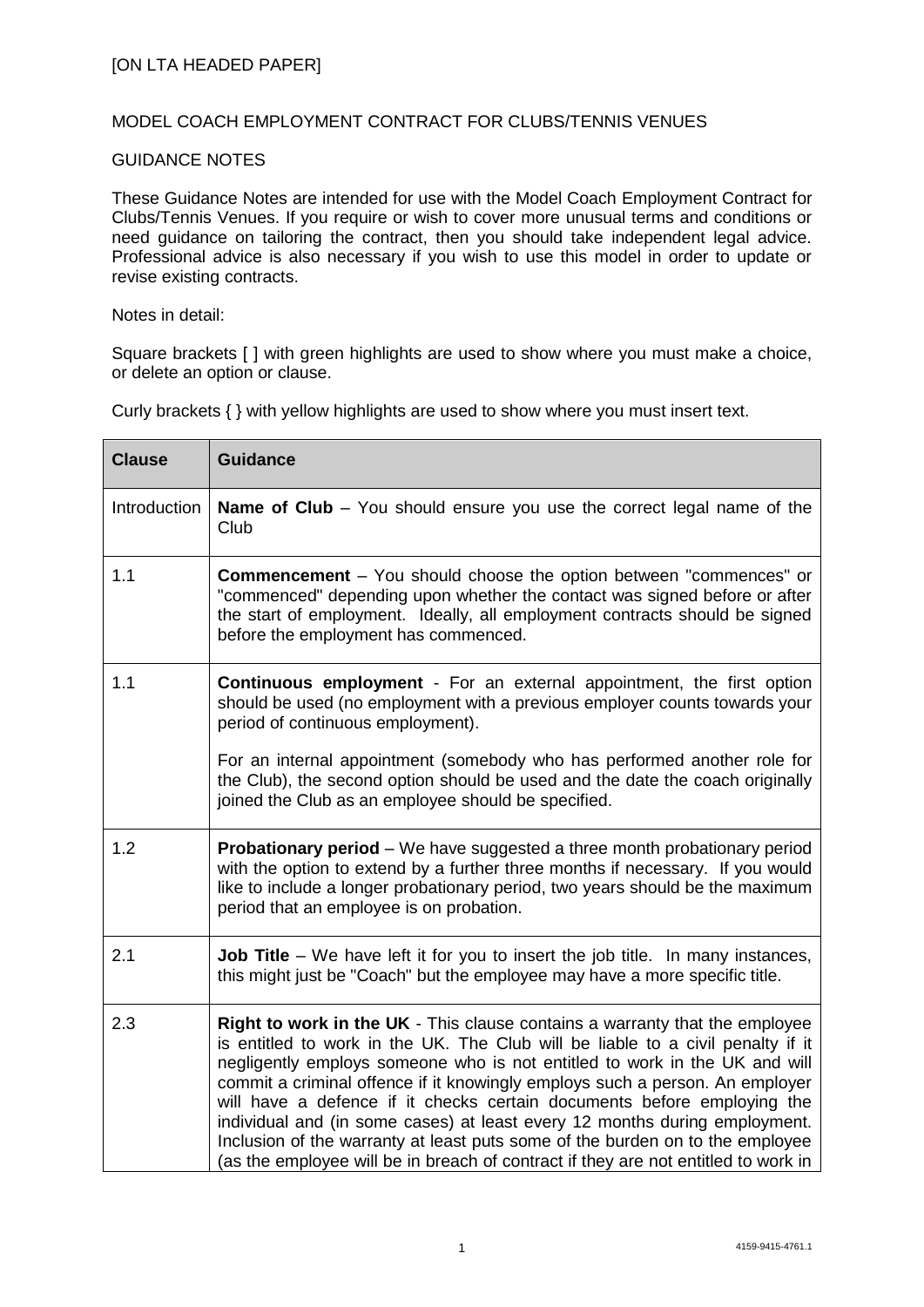|                      | the UK). However, the responsibility remains with the employer.                                                                                                                                                                                                                                                                                                                                                                                                                                                                                     |
|----------------------|-----------------------------------------------------------------------------------------------------------------------------------------------------------------------------------------------------------------------------------------------------------------------------------------------------------------------------------------------------------------------------------------------------------------------------------------------------------------------------------------------------------------------------------------------------|
| 4.1                  | <b>Option for part time</b> $-$ It is helpful to include the full-time equivalent salary for<br>a part time employee as this can be used to explain how salary is calculated.<br>For example, the full-time equivalent salary of an employee who works 3 days<br>per week is 5/3 of their salary.                                                                                                                                                                                                                                                   |
| 4.2                  | <b>Salary review</b> - This clause is optional but it is standard practice for salaries<br>to be reviewed on an annual basis. Please note that an employer cannot<br>reduce a salary without the employee's express agreement without running<br>the risk of contractual or statutory claims.                                                                                                                                                                                                                                                       |
| 6.2                  | <b>Holiday entitlement</b> – Employees are entitled to the statutory minimum<br>holiday entitlement of 5.6 weeks (inclusive of public holidays).<br>For an<br>employee who works 5 days per week, their statutory minimum holiday<br>entitlement is 5 days multiplied by 5.6 weeks and therefore 28 days. If an<br>employee works on a different pattern, their holiday entitlement will need<br>amending accordingly.                                                                                                                              |
| $6.5 - 6.6$          | Payment in lieu of holiday - For part-time employees, the optional words<br>"full-time equivalent" should be included in these clauses.                                                                                                                                                                                                                                                                                                                                                                                                             |
| 7.2                  | <b>Qualifying Days</b> – The "Qualifying Days" for Statutory Sick Pay purposes<br>should reflect the actual days the employee usually works. For example, if an<br>employee typically works Monday to Friday, these should be their "Qualifying<br>Days", while an employee who works Monday to Wednesday should have<br>those days as their specified Qualifying Days.                                                                                                                                                                             |
| 8.1                  | <b>Notice Period</b> – We have suggested that, following the probationary period,<br>the notice period should be one month for the first five years and then one<br>week for each year of service to a maximum of twelve. If you wish to amend<br>the notice periods, you need to ensure that the notice periods are not less than<br>the statutory minimum. The statutory minimum is one week during the first<br>two years of employment and then it increases by one week for each<br>continuous year of employment up to a maximum of 12 weeks. |
| 8.2                  | Payment in lieu of notice - You may want to terminate an employee's<br>contract quickly in circumstances where there are no grounds for dismissing<br>the employee summarily (such as gross misconduct, or some other<br>repudiatory breach of contract by the employee). A payment in lieu of notice<br>clause such as this allows you to do this without breaching the contract. This<br>means that you retain the right to enforce any continuing obligations under the<br>contract, like confidentiality obligations.                           |
| 8.3.4<br>&<br>12.1.4 | <b>DBS</b> - These clauses should be used if a coach will be working with vulnerable<br>adults or children. If a Club is unsure whether a DBS check is required they<br>should consult with the LTA's safeguarding team                                                                                                                                                                                                                                                                                                                             |
| 9                    | <b>Disciplinary and grievance procedures</b> – It is recommended that employers<br>treat any grievance or disciplinary issues in accordance with the ACAS                                                                                                                                                                                                                                                                                                                                                                                           |